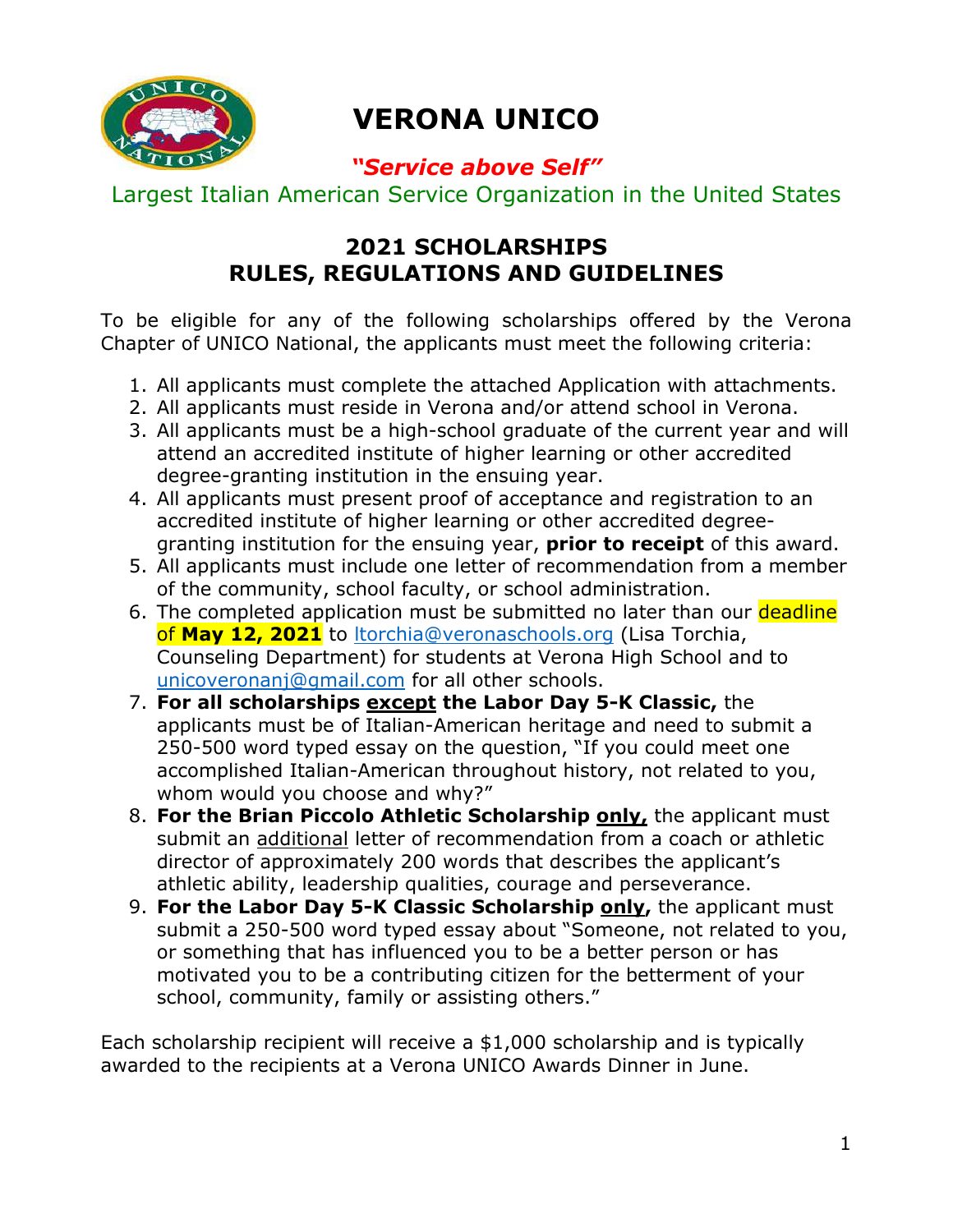### **VERONA UNICO SCHOLARSHIP APPLICATION 2021**

| From whom your Italian heritage is derived: |
|---------------------------------------------|

Please check the scholarship(s) for which you would like to apply. While you may apply for more than one scholarship, each applicant will only be honored with one scholarship.

#### **UNIVERSAL SCHOLARSHIPS**

Nicholas J. Martini Scholarship Monsignor Cappozzelli Scholarship Alati Family Scholarship

Applicants will be evaluated on the following criteria:

- academics, extracurricular activities, community service
- letter of recommendation
- essay on meeting an accomplished Italian-American

### **BRIAN PICCOLO ATHLETIC SCHOLARSHIP**

Applicants will be evaluated on the following criteria:

- academics, extracurricular activities, community service
- letter of recommendation
- **e** essay on meeting an accomplished Italian-American
- additional letter from Coach or Athletic Director

### **LABOR DAY 5-K CLASSIC SCHOLARSHIP**

Applicants will be evaluated on the following criteria:

- academics, extracurricular activities, community service
- letter of recommendation
- essay on an influential person/situation in your life

#### *"Service above Self"*

Largest Italian American Service Organization in the United States